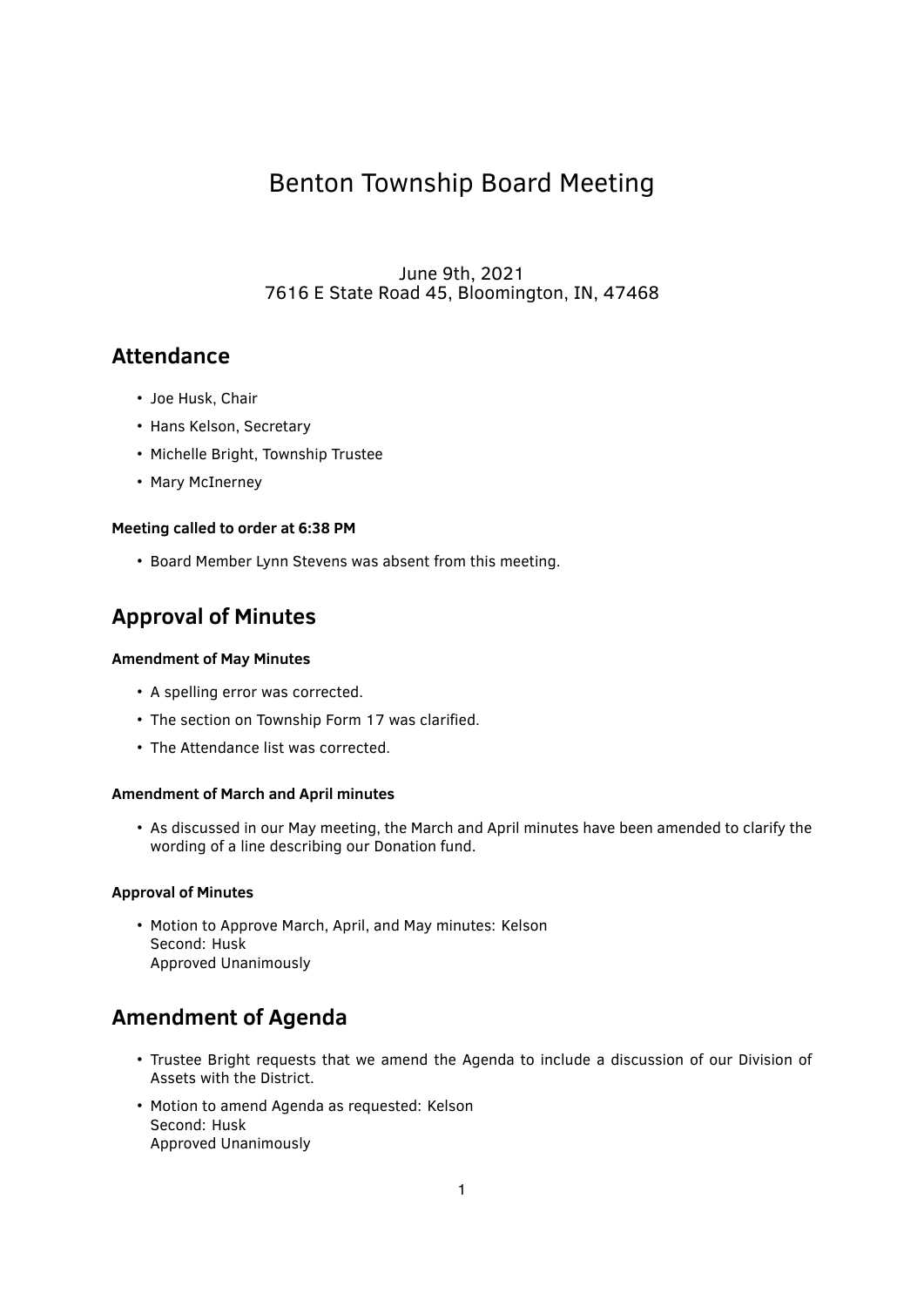## **Reports**

### **Financial Report**

- Trustee Bright has been cleaning up the accounts and shifting which fund certain purchases were charged to. Therefore, the YTD Expense figure has actually decreased for certain funds.
- Trustee Bright contacted our budget software vendor to clean up some stagnant line items. In the process of doing that, they broke other parts of the budget as well. Therefore, the detailed budget report this month has errors, but the summary (from which this section is read) was correct. Trustee Bright is working with the software vendor to resolve this situation.

### **Rainy Day Fund**

- YTD Expense: \$56,735.02
- Budget Remaining: \$168,294.98
- Cash Balance: \$168,917.91

### **Township Fund**

- YTD Expense: \$25,808.70
- Budget Remaining: \$37,191.30
- Cash Balance: \$115,694.40

### **Township Assistance Fund**

- YTD Expense: \$3,593.08
- Budget Remaining: \$36,406.92
- Cash Balance: \$93,249.99

### **Firefighting Fund**

- YTD Expense: \$283,175.96
- Budget Remaining: \$271,824.04
- Cash Balance: \$18,273.26

### **Cumulative Fire Fund**

- YTD Expense: \$110,000.00
- Budget Remaining: \$89,069.00
- Cash Balance: \$2,763.65

### **Recreation Fund**

- YTD Expense: \$3,876.07
- Budget Remaining: \$1,123.93
- Cash Balance: \$15,989.11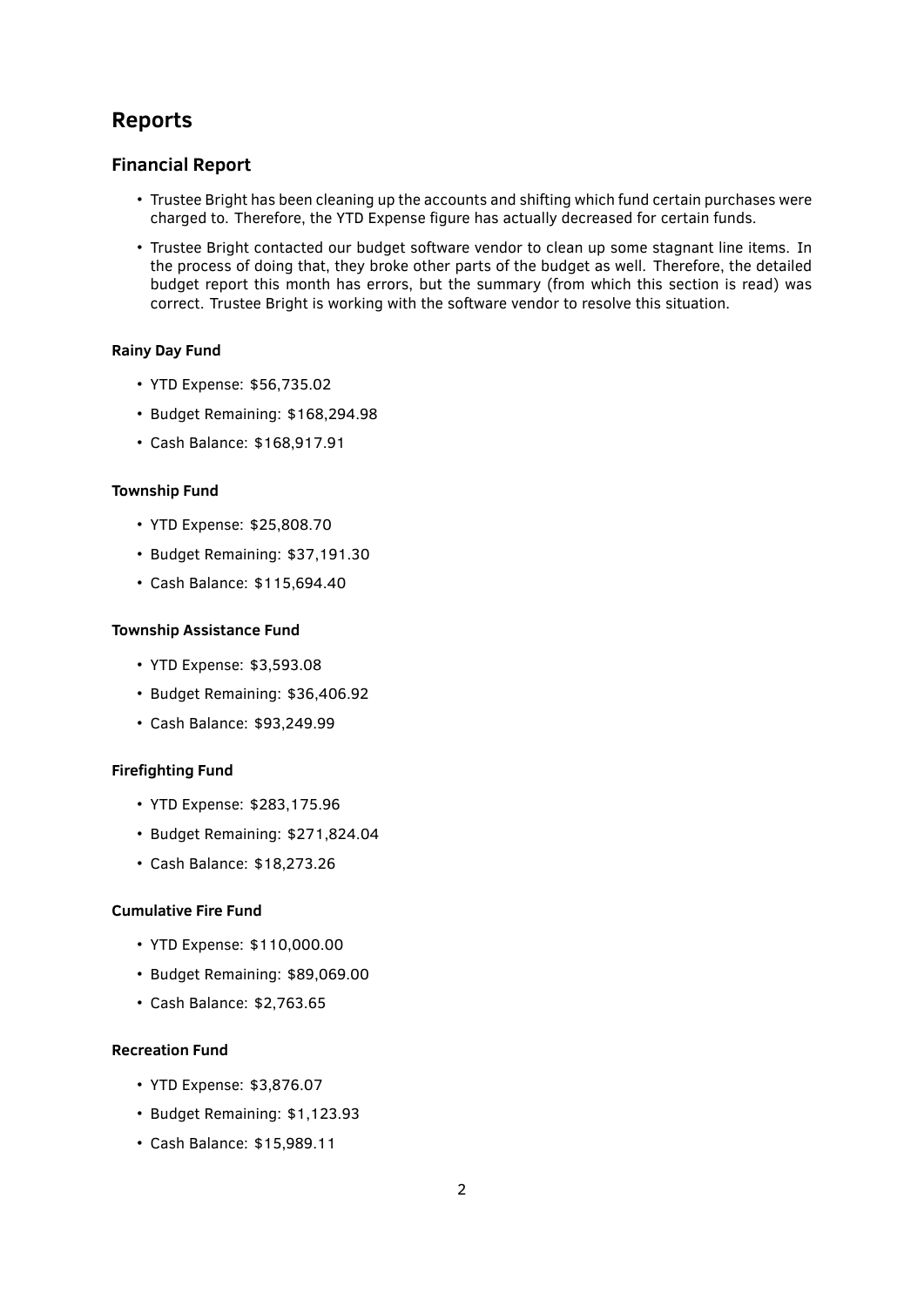### **Shelter Insurance COVID Fund/Donation Fund**

This is a combination of anonymous donations and money donated by Jenny Burton of Shelter Insurance for COVID-19 relief food boxes.

• Cash Balance: \$1,130.68

### **Deposits**

- Local Income Tax: \$12,557.41
- Special Local Income Tax Distribution: \$11,134.00
	- **–** These funds are from 2019, and were therefore split evenly between the Township Fund and the Firefighting Fund.
- Insurance Payment for Stepp Cemetery Sign: \$2,650
- Trust Indiana: \$16.61

#### **Approval**

• Motion to Approve Financial Reports: Kelson Second: Husk Approved Unanimously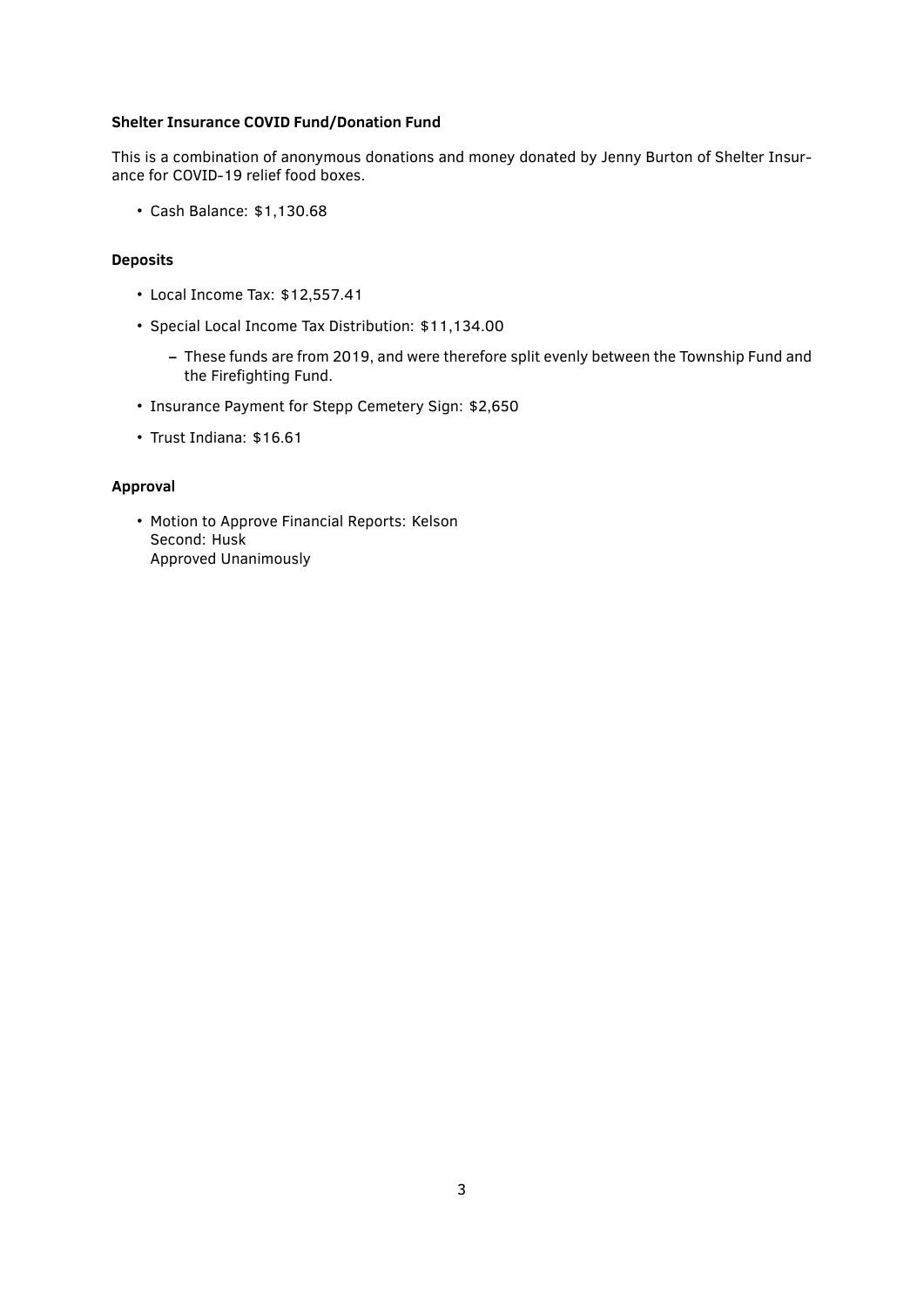### **Trustee's Report**

### **Annexation**

- Monroe County's Township Trustees are meeting as a group with Mayor John Hamilton to discuss how to best answer questions about possible annexation by the City of Bloomington.
- We have the same six parcels being considered for annexation as we had the last time.

### **Danny Smith Park**

- Our Fire Trucks have been invited to the Danny Smith Park end-of-year Ice Cream Social on June 19th.
- Due to the age of the quote from Duke Energy for lighting, Danny Smith Park had to get a new quote. They are also looking closely at possible light pollution issues.

### **Cemeteries**

- A new sign has been ordered for Stepp Cemetery. It will be a ground granite stone, which should look like limestone, but be much harder.
	- **–** While that stone is being installed, the company will also ̬x the other stones that were vandalized.
	- **–** The Indiana DNR will be putting up additional trail cameras around the area.
	- **–** Private citizens had also put up trail cameras, but discovered that they had been damaged, and couldn't get any images from them.
- At a meeting of the Monroe County Trustees, Trustee Bright asked if anyone else allowed burials in their abandoned cemeteries.
	- **–** Dan Combs mentioned that the Indiana DNR will not allow townships to reopen anything classified as a Pioneer Cemetery.
	- **–** Two trustees did say they allow burials in their cemeteries, but also said they have records in order.

### **Fire Department**

• Still no response from Charley Powers on the last Volunteer Fire Department reports.

### **Hybrid Meetings**

• The board has decided to discontinue hybrid meetings for now. We haven't had very many people join, and the hardware required to do it correctly is expensive. We may reconsider this in the future, if people are interested in joining our meetings virtually.

### **Next Meeting**

• Our next meeting is on July 21st.

### **Approval**

• Motion to Approve Trustee Report: Kelson Second: Husk Approved Unanimously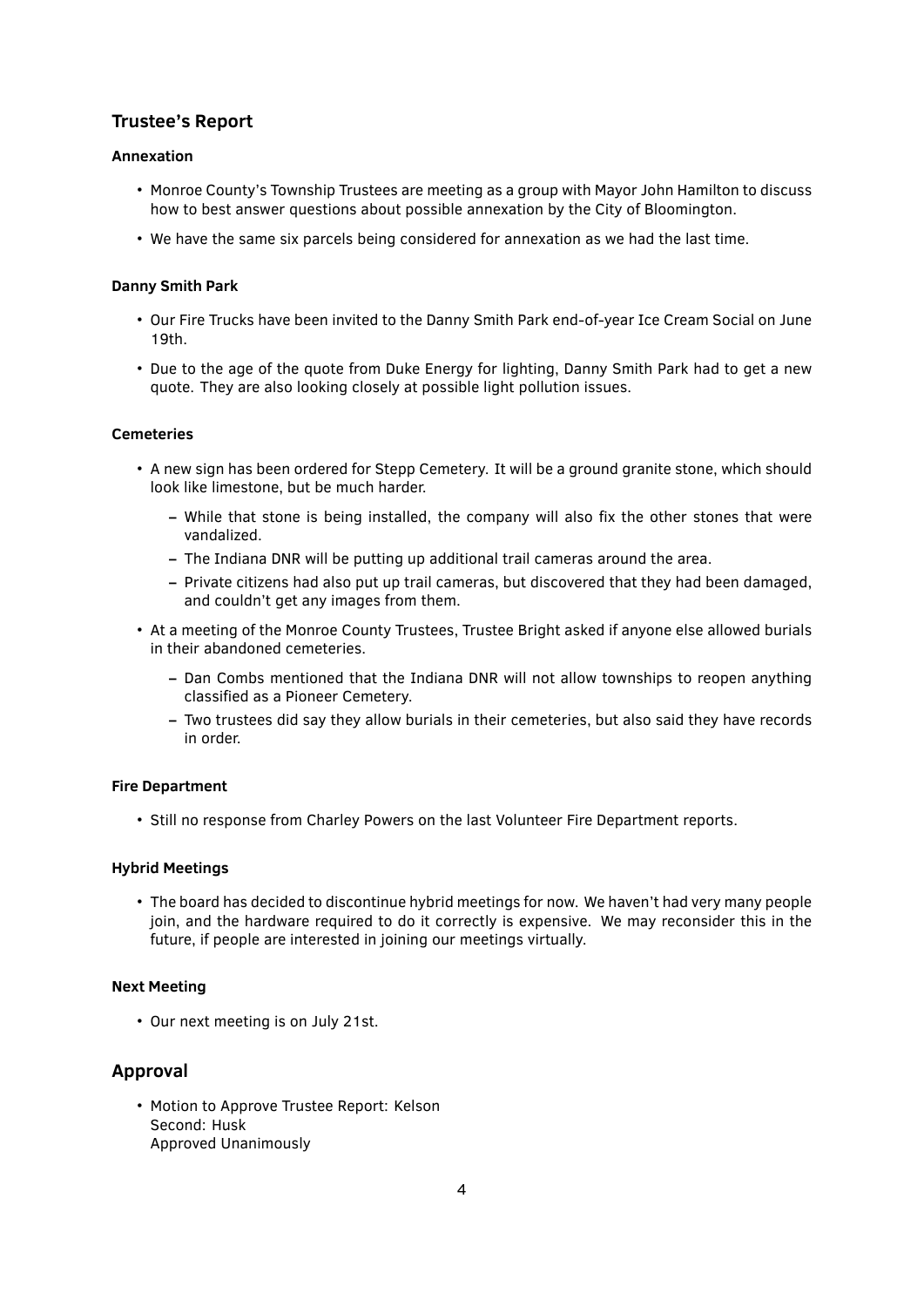### **Township Assistance Report**

- One phone call, asking for Burial Assistance. They shared with us that they had received over \$3,000 in donations, and were therefore not eligible to receive assistance.
- We are still cleaning out the food pantry.
- Our office reopened this month.

### **Approval**

• Motion to Approve Township Assistance Report: Kelson Second: Husk Approved Unanimously

### **Fire Reports**

- Garage doors should be delivered on June 21st.
- Repairs on the Brush Truck should be completed by the weekend after this meeting.

### **Runs in the Township**

- EMS Calls: 16
- Fire Calls: 5
- There were two occasions when two or more calls happened at once in the Township.

### **Approval**

• Motion to Approve Fire Reports: Kelson Second: Stevens Approved Unanimously

## **Old Business**

### **Division of Assets**

- The board continued a discussion of Division of Assets with the Fire District. Specifically, we talked about how to possibly split up the Township's parcels of land.
	- **–** Rachel Oser discovered that the township actually has two parcels, not three. Two of the three are actually merged.
	- **–** It may be possible to do a Type E Line Shift (Administrative) to move the boundary of one parcel over, then give one parcel to the Fire District. However:
		- \* Currently, the Township and Fire District share a septic system. The parcels involved are too small to create an easement for that system.
		- \* The two buildings share a driveway.
		- \* The process could trigger a task to create new site plans, creating an expense for either us or the Fire District.